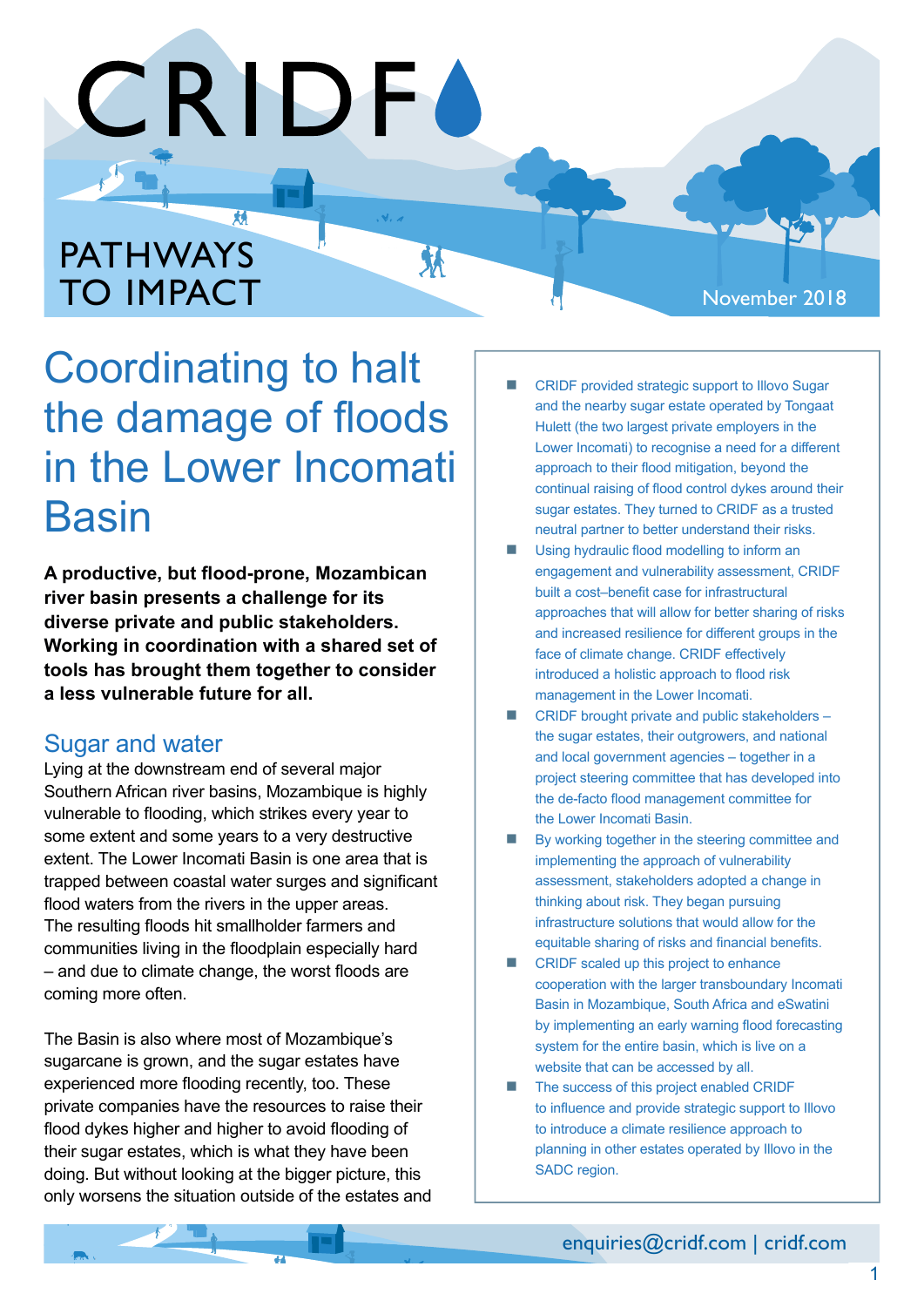# PATHWAYS TO IMPACT

harms other growers and communities. Illovo Sugar, Africa's largest sugar company owned by Associated British Foods, realised that they couldn't resolve the issue on their own. They asked the Climate Resilient Infrastructure Development Facility (CRIDF) to help them find ways of protecting their estates without unintended consequences for others.



*Satellite images taken before and during 2014 floods in the Lower Incomati Basin. Source: MODIS*

## Finding pathways

CRIDF began its intervention with a close analysis of the Lower Incomati Basin through two data-rich methods. The first was a 2D hydraulic river flood model of the Basin, used to simulate the extent of flooding under the worst conditions that are likely to occur within 5-year, 10-year and 20-year periods. The second was a vulnerability assessment that mapped the different types of farms and estates in the area to understand how severely they would be affected by these floods.

This research showed something surprising: in hydrological terms, the frequently submerged areas did not have a flooding problem, but a drainage problem. Some of this was due to the sugar estates themselves, which block water from reaching the river. Among those being flooded were many of the outgrower farmers who sell their sugarcane to Illovo and Tongaat – meaning that the companies' flood defences were impacting their own business.

CRIDF proved, using an engineering and economic approach, that restoring a river embankment 200m in length and 4m high upstream of the Tongaat Hulett sugar estate, as well as installing flood control gates, could change the direction of waterflow during smaller flood events. CRIDF concluded that this will

significantly reduce the impacts of flooding for over 50,000 households in low income communities, including many outgrowers. The project also proved, through a financial decision-making tool developed by CRIDF, that if the sugar estates invested in the flood risk management infrastructure there would be significant economic and financial benefits for all parties, especially the outgrowers and local communities.

## The right tools

#### Flood modelling and vulnerability assessment

By combining a hydraulic model with vulnerability mapping in the Basin, CRIDF was able to demonstrate the economic and financial benefits of shared flood risk management. Illovo and other stakeholders used the model results to identify and compare flood risk mitigation measures.

#### Public–private steering committee

Realising that success required the cooperation of multiple stakeholders, CRIDF established a public– private steering committee chaired by ARA-Sul, the government body managing river operations, with the sugar estates and their outgrowers as key participants. The committee soon grew to include the national roads agency, national electric company and the Manhica Local District Planning and Infrastructure division. This has become a de-facto flood management committee for the Lower Incomati Basin.

#### The cost–benefit case and mobilisation of funds

The public and private partners are now working with CRIDF to mobilise funds for the more equitable sharing and management of flood risk, based on informed calculations of costs and benefits. Illovo diverted their own resources and EU funds away from building higher flood defences and towards a risk-management solution that combines infrastructure with allowances for certain areas to flood. Based on CRIDF's work, £4.7 million is being mobilised to improve climate resilience for the poor in the Lower Incomati Basin.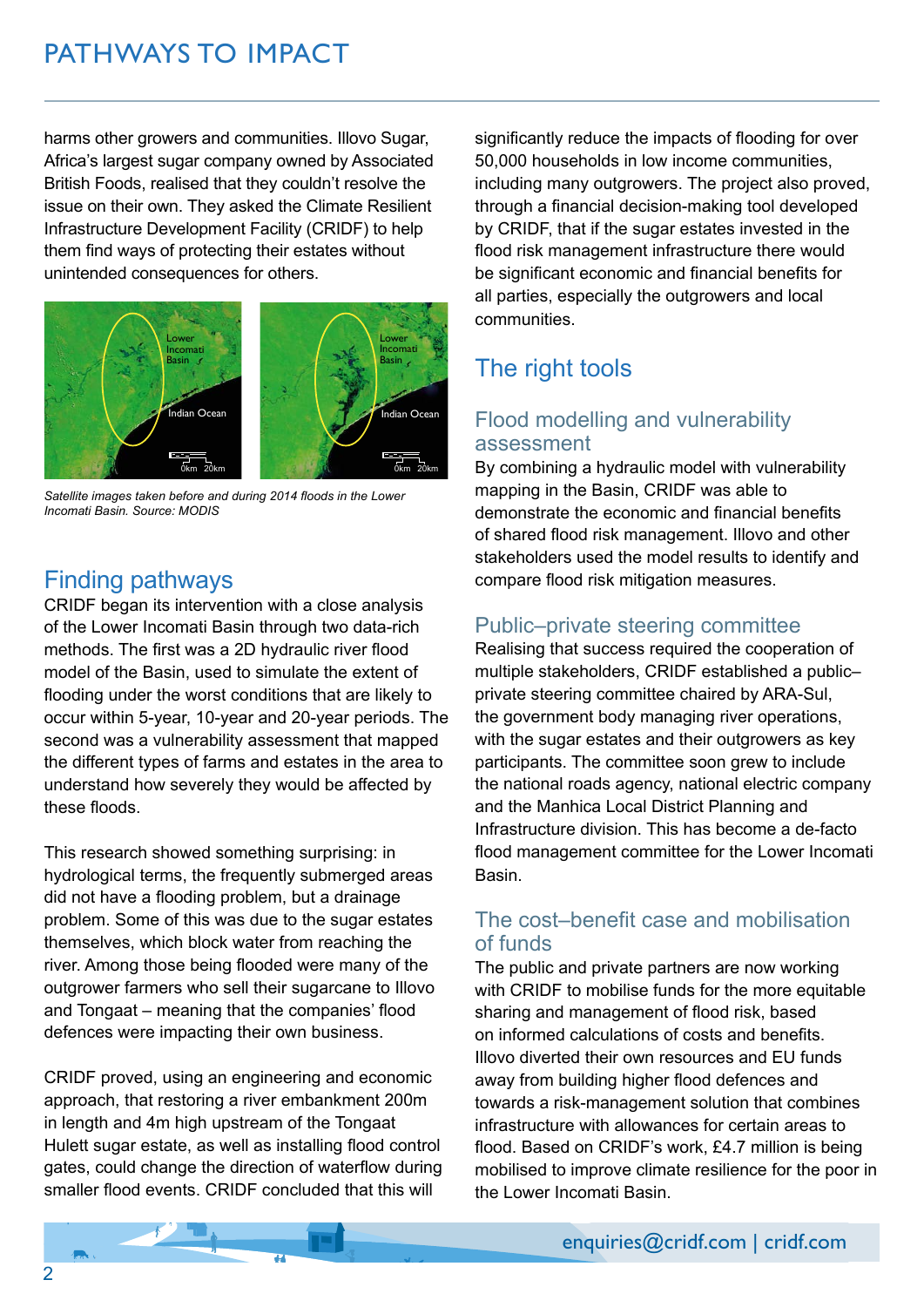#### A choice of modelled interventions

CRIDF's tools meant that stakeholders could consider different infrastructure options – such as new protective structures, dredging and adaptations to road infrastructure – with a common, informed understanding of their risk outcomes for vulnerable areas and groups. These will be supplemented with regional-scale solutions such as developing real-time flood forecasting with increased cooperation between Basin countries and working with Illovo Sugar to roll out a more sophisticated risk sharing approach with its outgrowers across its six Southern Africa countries of operation.

*"We are British owned, and the Southern African countries we operate in are all part of the Commonwealth, so there's quite a strong natural association back to the UK government and DFID in particular. We have a pretty open and free exchange of information.* 

*[CRIDF] know what we do, and we try and understand what they do and how we can help them. In this particular project they had access to a whole lot of fantastic modelling capability that we couldn't hope to have in our business. Sometimes we stumble upon these sweet spots of mutual benefit, and we always work to find them. The project in the Incomati River Basin is really a brilliant example of that."*

— Gavin Dalgleish Group Managing Director, Illovo Sugar Africa

## Bringing stakeholders along on the journey

The Incomati project was a success in using discussions about infrastructure as an opening to involve private and public stakeholders in a journey towards a more balanced distribution of future flood risks, with benefits that increase the resilience of small-scale farmers. CRIDF achieved this by involving itself and the stakeholders at every engagement: in the steering committee, which has

become a de-facto flood management body; in participatory workshops with outgrowers; and in Illovo corporate meetings.

It was also essential to show the specific ways in which a public–private consultative approach could benefit all parties. Over time, the perspective on benefits grew from individual stakeholders' bottomline concerns to the wider impacts of their choices. For example, the national roads agency will be using the flood models to design roads that will minimise flooding impacts on local communities. Illovo itself raised funds from the EU to contribute to a finegrained LiDAR elevation mapping of 1,300km2 of the Basin; while this has benefited them in better supporting their outgrowers with irrigation planning, the partners have released this valuable data to the public domain for use by government planners and NGOs.

#### Transformational change

When Illovo first approached CRIDF, it was to help with better managing flooding in their own estate. By the end of the project they were thinking about how to support communities throughout the Lower Incomati and other basins where they work. This change was catalysed by Illovo's collaborations with CRIDF and other stakeholders. The Company also considers it to be a direct outcome of working with CRIDF's vulnerability assessment tool, which made visible the need to systematically address severe climate vulnerabilities throughout the Lower Incomati Basin. Climate resilience aspects are now being mainstreamed in Illovo's outgrower strategy across six countries, something the company acknowledges had not been done in a structured way before.



enquiries@cridf.com | cridf.com